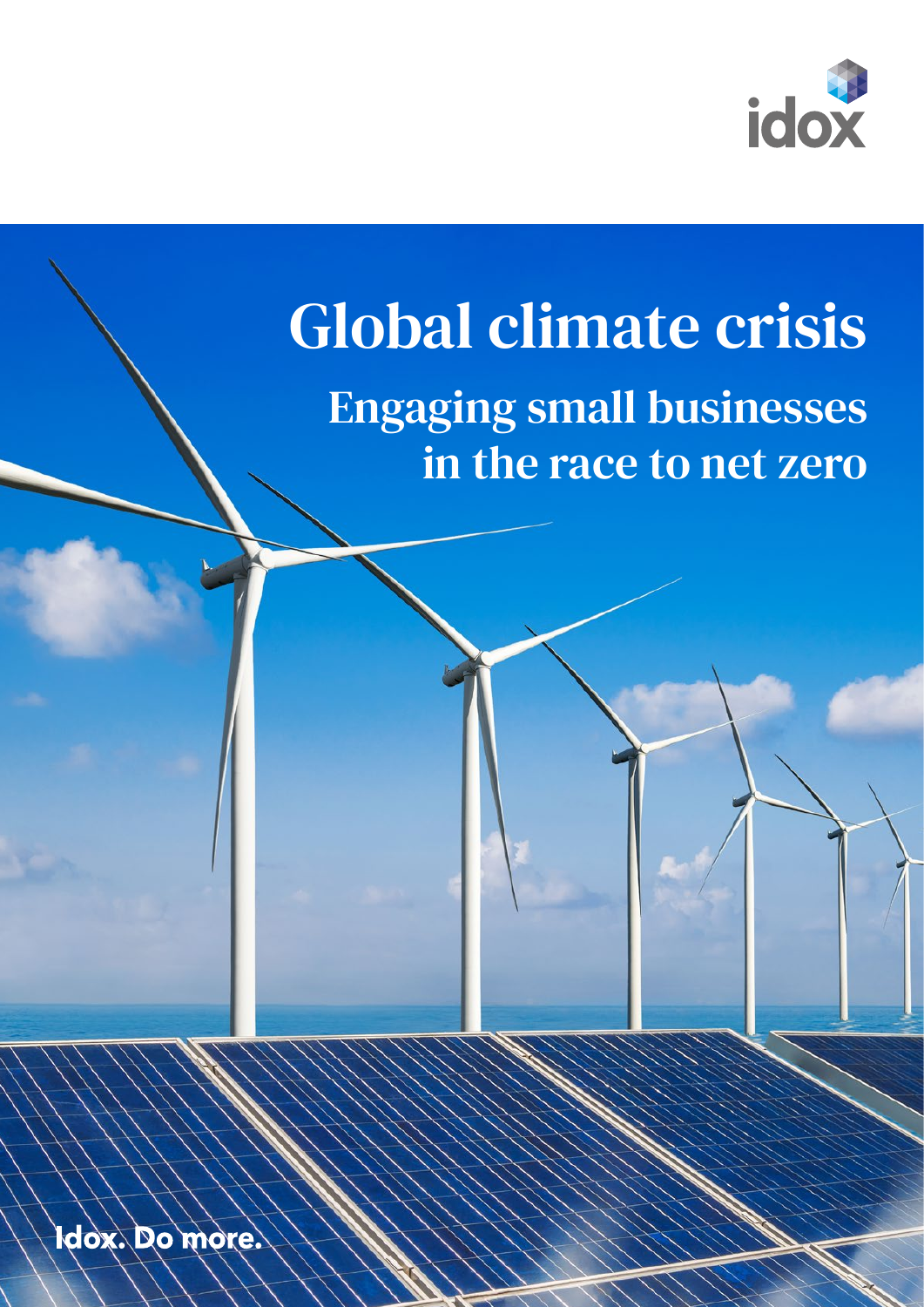The ever pressing need to address the global climate crisis will come into sharp focus this year when the UK hosts the UN Climate Change Conference (COP26) in Glasgow this November.

Ahead of the conference, the UK Government has set a target to reach net zero carbon emissions by 2050, a major indicator that the country is serious about confronting the effects of harmful emissions and mitigating against the spectre of an impending climate catastrophe.

In 2019 the UK became the world's first major economy to enshrine a net zero target in law. Legislation now requires the Government to oversee a 100% reduction in the country's net carbon emissions by 2050, relative to 1990 levels, thereby making the UK a 'net zero emitter'. Net zero status is achieved when carbon emissions are effectively cancelled out by implementing equivalent carbon reduction practices over a specified period.

As the host nation of COP26, the Government is promoting the UK as a pioneer in the fight against climate change, and the route to achieving such kudos puts businesses front and centre as they begin to take bold actions in reducing their CO<sub>2</sub> outputs.

There is widespread acknowledgement that large businesses are 'the big emitters', having vast carbon footprints compared with their smaller counterparts, owing to expansive production plants and high energy demands. The most polluting sectors are manufacturing, steel production, energy and transportation. However, the pathway to net zero requires major interventions across all industries, with urgent action from businesses of all sizes.

While large firms have been developing sustainability programmes for some time, many small and medium-sized enterprises (SMEs) are yet to determine how they too can have a meaningful impact. No matter how small, all businesses produce carbon emissions, most often through their buildings, vehicles or supply chains. Broadly spread, their contribution to emissions is significant. Businesses account for a quarter of all UK territorial emissions, with just under half originating from SMEs, so there is undeniable evidence that these firms play a vital role in shifting UK industry towards net zero.

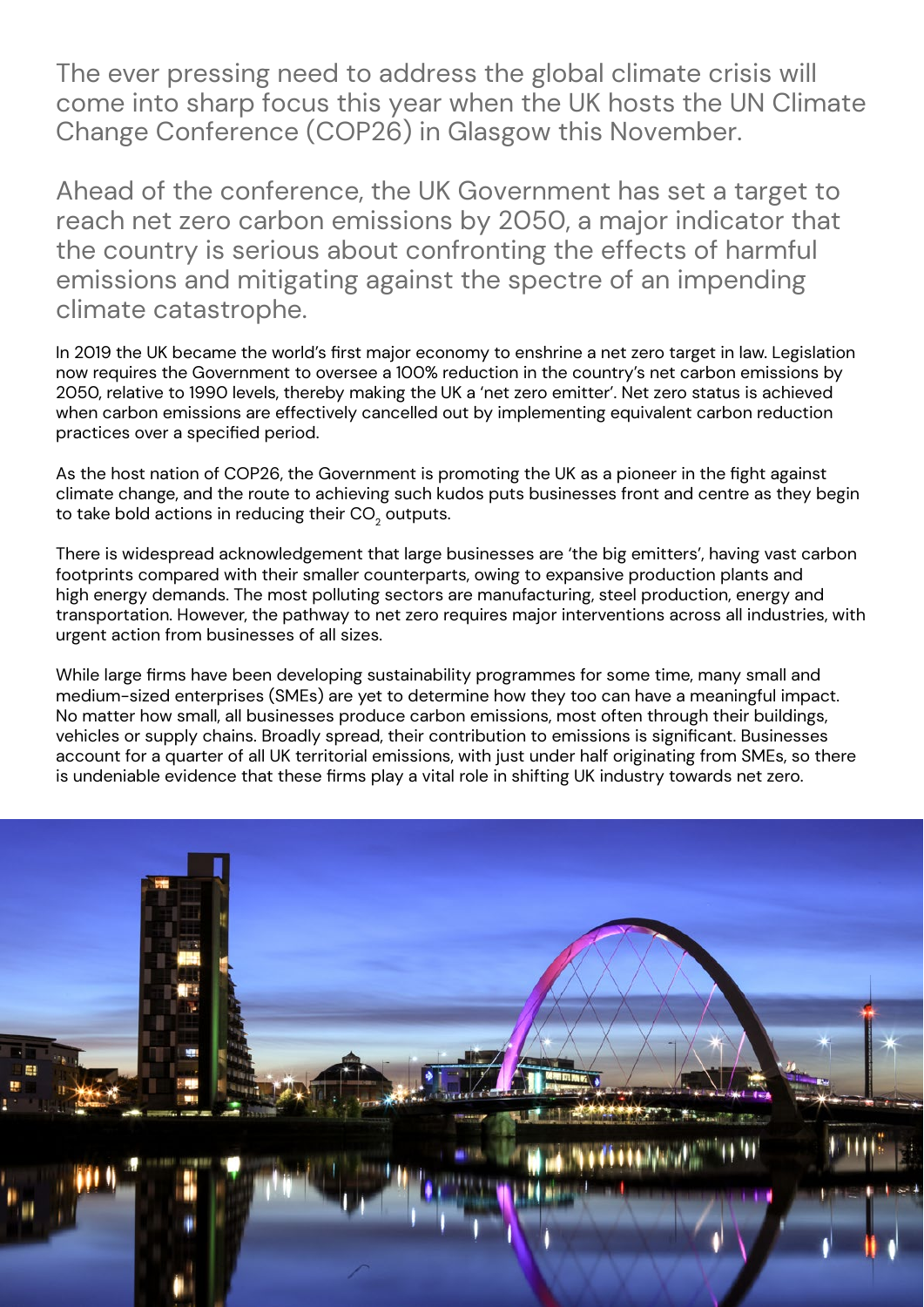

## **Joining the race to net zero**

The Government believes that committing to net zero enables SMEs to grow their operations, reduce operating costs, and make themselves more attractive to clients, investors and employees. To help them take positive action, the Government has launched a campaign enabling SMEs to measure and reduce their CO<sub>2</sub> outputs ahead of 2050. This topic was highlighted in a sustainability webinar hosted by TheBusinessDesk.com in May, during which Catherine Westoby, the Government's Net Zero Business Engagement Lead, explained how SMEs can act on net zero, becoming part of the green revolution.

Catherine spoke of the need for widespread engagement amongst small firms, encouraging them to sign up to the UN's global Race to Zero campaign, which is pushing for 'a healthy, resilient, zero carbon recovery that prevents future threats, creates decent jobs, and unlocks inclusive, sustainable growth'.

Across the country, small and micro firms account for a surprisingly high proportion (over 99%) of all businesses, a striking fact which clearly puts SMEs centre stage in the Government's drive towards a net zero future. Government-backed research shows that small businesses understand the problems associated with climate change, but all too often do not know where to start, so targeting them is now a major priority. This is being carried out through the **[UK Business Climate Hub](https://smeclimatehub.org/uk/)**, a dedicated online platform which aims to make net zero meaningful, supporting businesses to take up specific actions to reduce their emissions.

The portal encourages businesses to sign up to the 'SME Climate Commitment' which recognises the threats of climate change to the economy, nature and society at large, and commits them to:

- Halve their greenhouse gas emissions before 2030
- Achieve net zero emissions before 2050
- Disclose progress on a yearly basis

Once the commitment is signed, SMEs are provided with tools to help them understand their emissions, how to tackle them, and the best ways to share what they are doing among their customer base and wider communities.

## **Implementing carbon reduction measures in SME settings**

Journeying towards carbon neutral status can be overwhelming for small business owners, with many struggling to make headway. Measuring current levels of emissions using an online calculator, such as the Carbon Trust's **[Carbon Footprint Calculator](https://www.carbontrust.com/resources/sme-carbon-footprint-calculator)**, is a good place begin. Based on rudimentary results, businesses will be in a position to pinpoint their heaviest carbon producing activities and work to reduce or eliminate them where feasible.

Steps along the way will vary between sectors and depend of multiple factors, such as reliance on energy for manufacturing, transportation, and the upkeep of physical premises. When carbon reduction measures have been identified, businesses can prioritise actions, set specific goals and monitor their achievements.

Interventions which are relatively simple to enact include:

- Switching to renewable energy suppliers and contracts
- Adjusting heating and cooling systems
- Wholesale replacement of incandescent bulbs with LED lighting
- Investing in on-site renewables, such as solar panels
- Installing smart meters and benefiting from real-time energy consumption insights
- Insulating buildings
- Introducing cycle to work schemes
- Electrifying vehicle fleets and installing electric vehicle charging points
- Renting or sharing existing assets with other businesses
- Factoring in the net zero practices of producers and suppliers

Once all reasonable carbon reduction measures have been explored and implemented, businesses falling short of net zero will need to consider offsetting practices, engaging other mechanisms to account for residual emissions. These can include planting trees, which absorb carbon from the atmosphere, or investing in renewable technologies elsewhere, such as wind or solar farms, biomass generation plants or reforestation projects.

As the race to net zero gathers pace, and with COP26 looming, continued pressure is likely to bear down on small businesses to play their part. Early adopters will be one step ahead of any future legislation requiring works to be undertaken at short notice. While some interventions will be more challenging than others, they are all likely to pay dividends in the long-term.

Perhaps the most important consideration for SMEs is that reducing carbon emissions is about much more than just meeting a Government target. Solar panels lead to increased profits, well insulated buildings are more comfortable for staff, cleaner air promotes improved health, and the natural environment will ultimately be better protected for future generations.